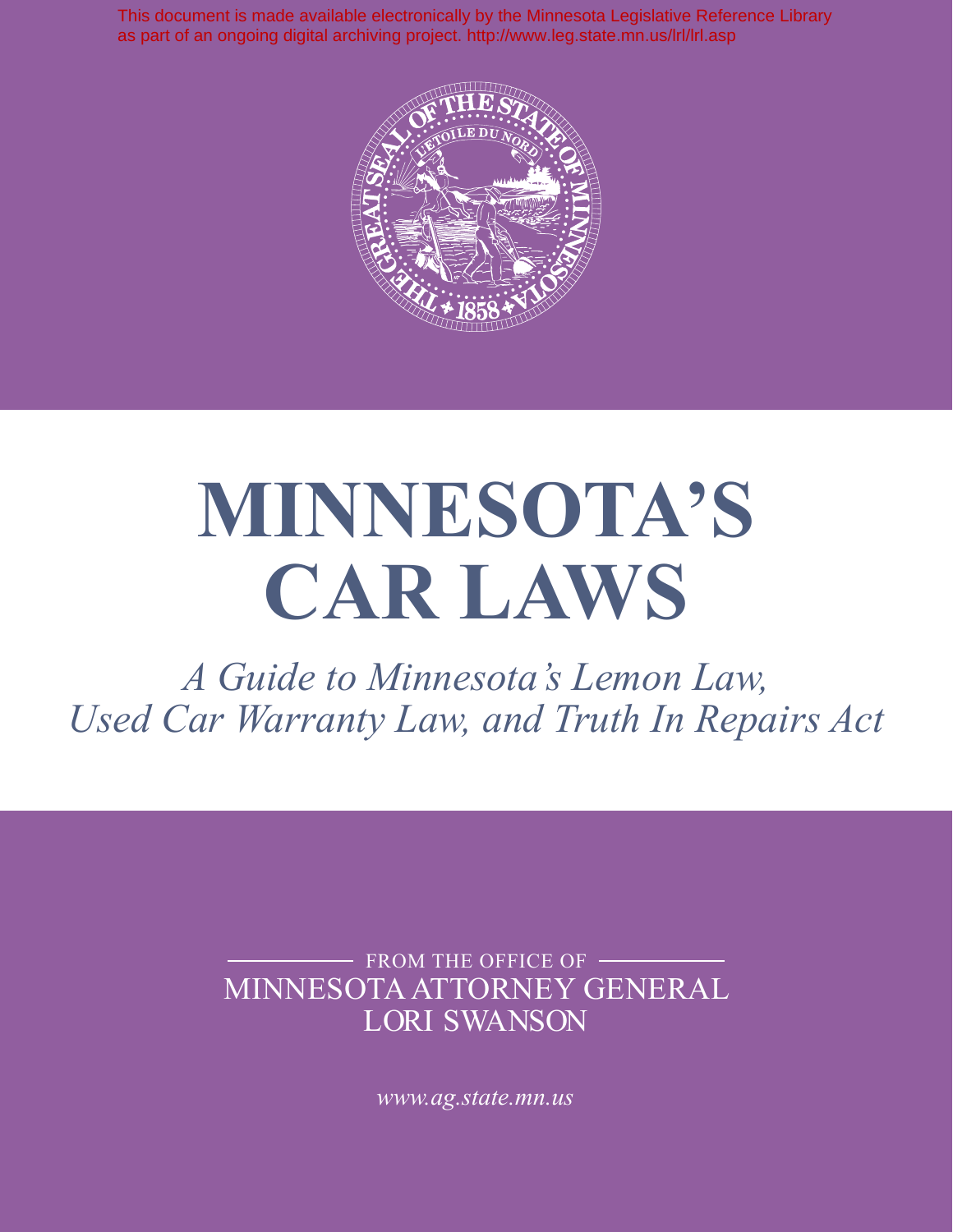#### **Are you having trouble with a new car you just bought? Is your "new" used car making strange noises? Have you had trouble with a repair shop?**

This brochure is designed to guide you through Minnesota's lemon law, used car warranty law, and Truth in Repairs Act. Buckle your seat belt, this is going to be a quick ride through "Car Law 101."

**This brochure is intended to be used as a source for general information and is not provided as legal advice.**

**Minnesota's Car Laws** is written and published by the Minnesota Attorney General's Office. This handbook is available in alternate formats upon request.

The Minnesota Attorney General's Office values diversity and is an equal opportunity employer.

#### **Office of Minnesota Attorney General Lori Swanson**

445 Minnesota Street, Suite 1400, St. Paul, MN 55101 (651) 296-3353 (Twin Cities Calling Area) (800) 657-3787 (Outside the Twin Cities) TTY: (651) 297-7206 or (800) 366-4812 *www.ag.state.mn.us*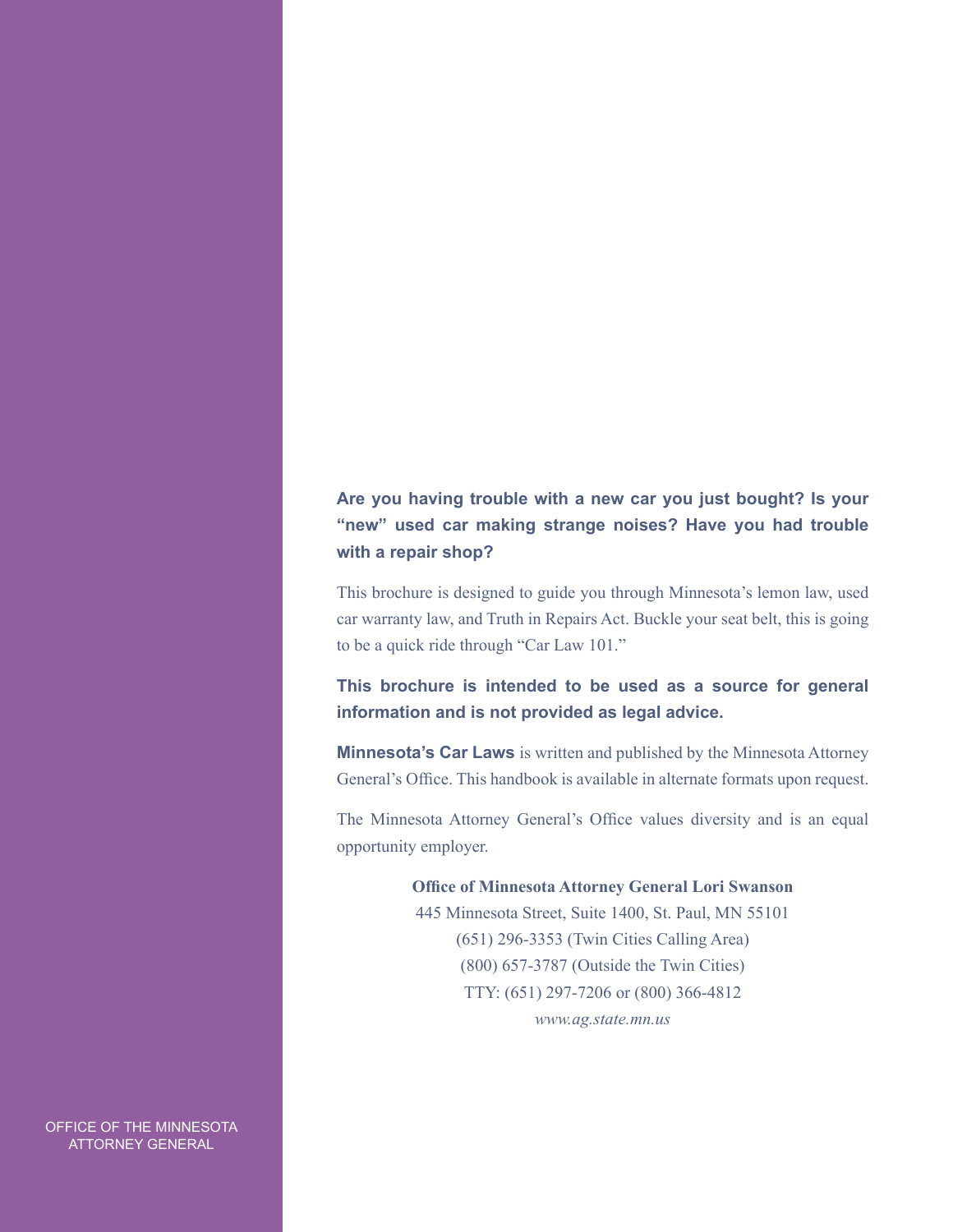# Table of Contents —

| The Manufacturer's Duty to Refund or Replace 3    |  |
|---------------------------------------------------|--|
| When Refunds or Replacements Are Not Given3       |  |
| Refund and Replacement Eligibility Requirements 3 |  |
|                                                   |  |
|                                                   |  |
|                                                   |  |
|                                                   |  |
|                                                   |  |

# Used Car Warranty Law ...............................9

| Know the Difference Between Service Contracts |  |
|-----------------------------------------------|--|
|                                               |  |
|                                               |  |
|                                               |  |
|                                               |  |
|                                               |  |
|                                               |  |

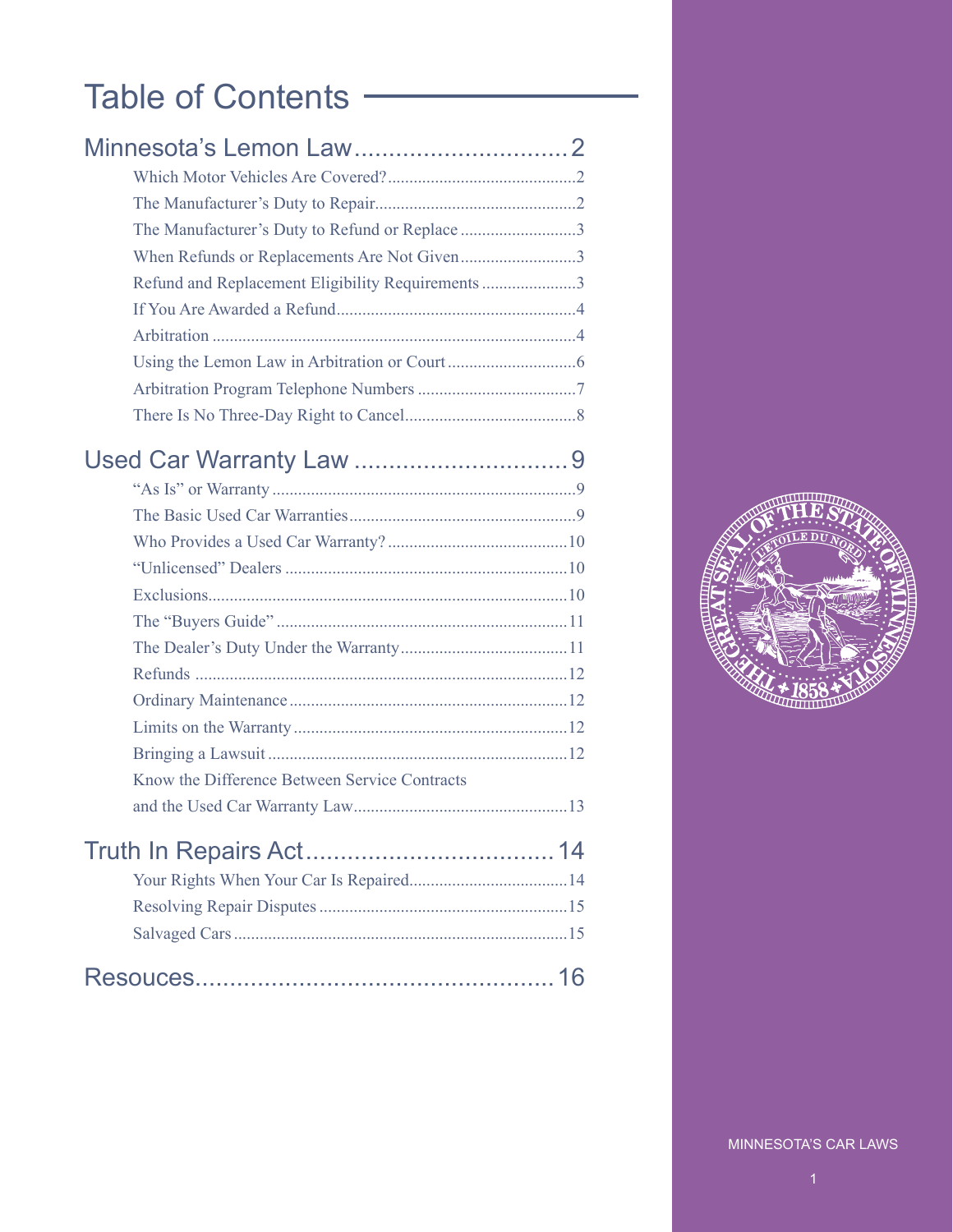The Minnesota lemon law covers motor vehicles purchased or leased in Minnesota still covered by the original manufacturer warranty..

> The manufacturer may have a duty to repair the vehicle.

OFFICE OF THE MINNESOTA ATTORNEY GENERAL

# Minnesota's Lemon Law

**Popularly known as the "lemon law," Minnesota's motor vehicle warranty statute was created to help protect you when you buy or lease a car, pickup truck, or van that is still under the original manufacturer's warranty.** The law is not intended to eliminate all problems you will ever encounter with your vehicle. What it does do is require manufacturers to honor the time and mileage provisions of their written warranties. The law also provides special arbitration, refund, and replacement provisions for vehicles that are considered to be real "lemons."

#### Which Motor Vehicles Are Covered?

**The Minnesota lemon law covers new and lightly used motor vehicles purchased or leased in Minnesota.** The law covers passenger automobiles, as well as pickup trucks and vans. The motor vehicle chassis or van portion of a recreational vehicle (RV) is also covered. That means that as long as the "lemon" problem occurs in portions of the chassis and van covered by the warranty, the entire RV may be subject to replacement or refund. It does not cover other areas, such as living areas or other amenities, that may have been added to the chassis by the RV manufacturer. It also covers used vehicles that are still under the original manufacturer's warranty. The vehicles must be used at least 40 percent of the time for personal, family, or household purposes (leased vehicles are covered by the law if the lease term is longer than four months).

The first report of a defect must occur within the warranty period, or two years, whichever comes first. If you have continuing problems with the same defect, however, you still can make a claim until the end of the third year.

# The Manufacturer's Duty to Repair

The manufacturer or its authorized dealer must repair a motor vehicle in accordance with the terms of the warranty, even after the manufacturer's warranty has expired, if:

- 1. The motor vehicle has a defect or problem that is covered by the warranty; and,
- 2. The problem has been reported by the vehicle's owner within the warranty period, or within two years after original delivery of the vehicle, whichever comes first.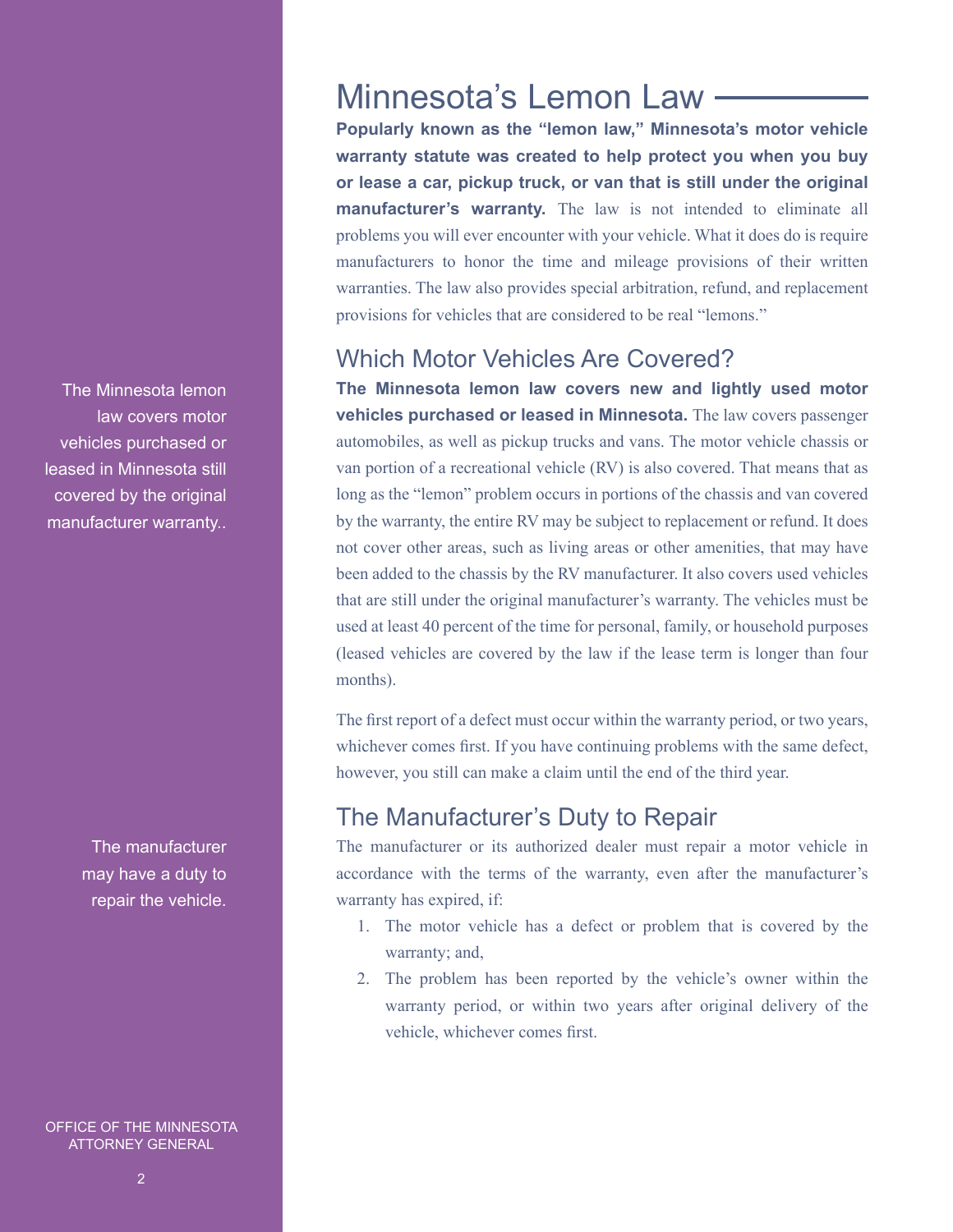## The Manufacturer's Duty to Refund or Replace

The law has special refund and replacement provisions for cars that have substantial defects or problems. Such vehicles are commonly called "lemons." Under the law, if the manufacturer or its authorized dealer has been unable to repair a car's problem after a "reasonable number of attempts," the buyer or lessee may go through a manufacturer's arbitration program, or to court, to seek a replacement vehicle or a full refund of the car's purchase price (minus a deduction for use of the vehicle). The law presumes a "reasonable number of attempts" to include any one of the following:

- 1. Four or more unsuccessful attempts to repair the same defect; or,
- 2. One unsuccessful attempt to repair a defect that has caused the complete failure of the steering or braking system and that is likely to cause death or serious bodily injury; or,
- 3. A car that has been out of service due to warranty repairs for 30 or more cumulative business days.

In each case, the initial defect must occur within the warranty period, or two years following the original delivery date, whichever comes first, but the manufacturer's repair attempts may extend to the end of the third year. Even if your repair history does not fall into one of the above categories, you may still have a lemon law claim, but it will be harder to prove.

## When Refunds or Replacements Are Not Given

Be aware that the manufacturer does not have to make a refund or replace the vehicle if:

- The problem does not substantially impair the use or market value of the vehicle; or,
- The problem is the result of abuse, neglect, or unauthorized modifications or alterations to the vehicle.

#### Refund and Replacement Eligibility Requirements

Just because a repair shop has made a number of unsuccessful attempts to fix your car, you are not automatically eligible for a refund or replacement vehicle. You must first:

- Write to the manufacturer or authorized dealer notifying them of the problem. Specifically state that your car is a lemon and that you want a refund or replacement under the lemon law. This does two things:
	- 1. It gives the company an opportunity to fix the defect (the manufacturer gets one more chance to fix the defect after notification); and,

The manufacturer may have a duty to replace or provide a refund regarding the vehicle.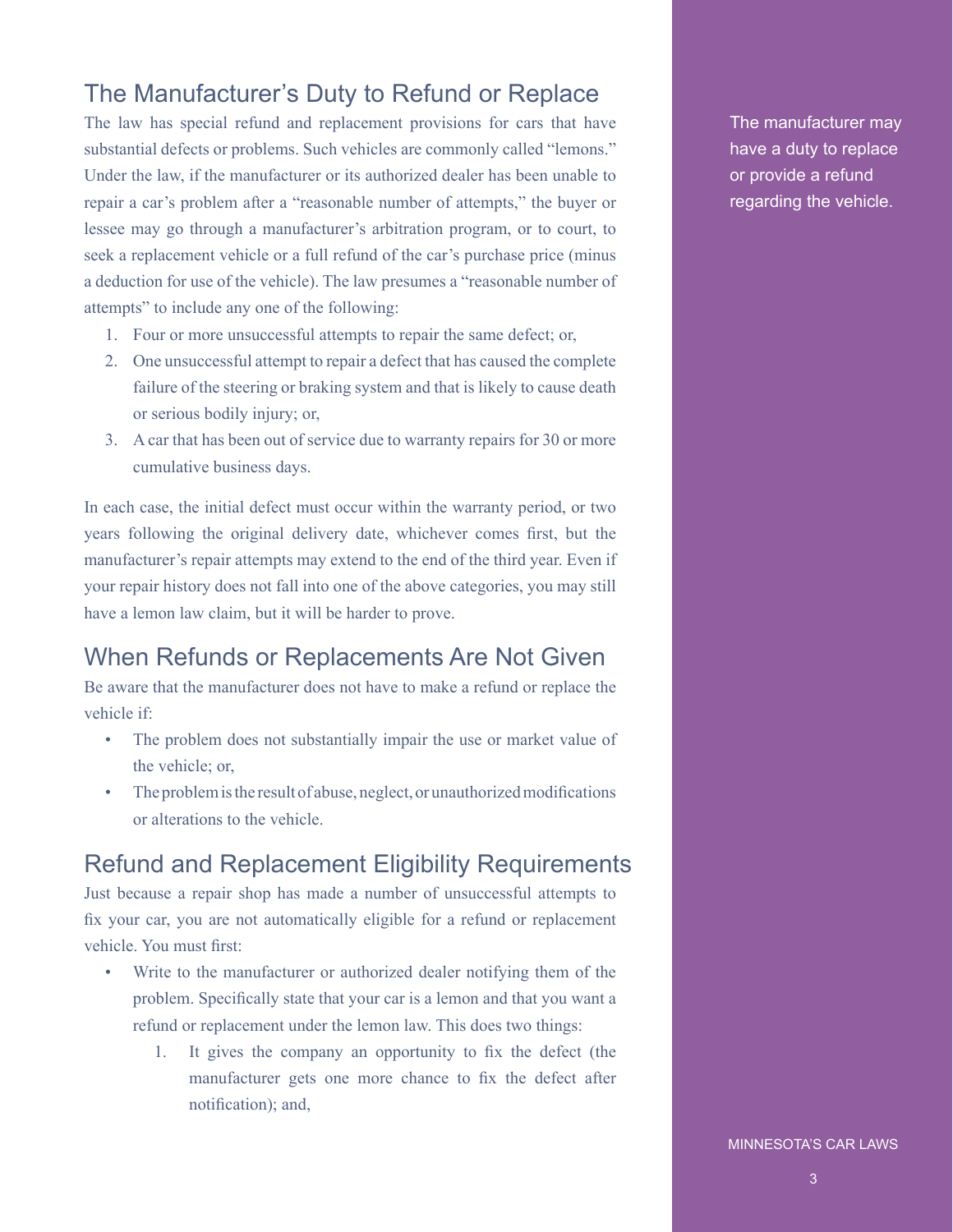- 2. It lets the company know you plan to use Minnesota's lemon law if the defect is not properly repaired.
- Try to resolve the problem through the manufacturer's automobile dispute arbitration program.

The manufacturer may require you to first go through the arbitration program before filing a lawsuit under the lemon law. Check with the manufacturer or the Minnesota Attorney General's Office if you have questions about a manufacturer's arbitration program.

#### If You Are Awarded a Refund

If you are awarded a refund under the terms of the lemon law, the manufacturer must refund:

- 1. The full purchase price of the vehicle, or the amount you actually paid on your lease. For either a purchased or leased vehicle, however, a reasonable allowance for the time that you were able to use the vehicle may be deducted. This deduction cannot exceed 10 cents per mile or 10 percent of the purchase price, whichever is less;
- 2. The cost of certain options installed by the manufacturer or dealer;
- 3. Sales or excise tax;
- 4. License fees;
- 5. Registration fees;
- 6. Reimbursement for towing; and,
- 7. Rental expenses.

*Note: If you are awarded a replacement vehicle, you have the option of receiving a refund instead.* 

#### Arbitration

Automobile manufacturers doing business in Minnesota must offer consumers an arbitration program located in the State of Minnesota that considers consumers' warranty related disputes.

**A manufacturer's arbitration program provides consumers a fast and simple way to resolve disputes.** Arbitrators can consider arguments based on the lemon law. That being said, an arbitrator is not a judge and is not required to apply the law the way a court would.

If the manufacturer requires it, consumers must first go through the manufacturer's arbitration program before filing a lawsuit under the lemon law. You may not have to wait until all the lemon law criteria are met before going through arbitration, but you might have a stronger case if all the criteria are met.

A manufacturer's arbitration program provides consumers a fast and simple way to resolve disputes.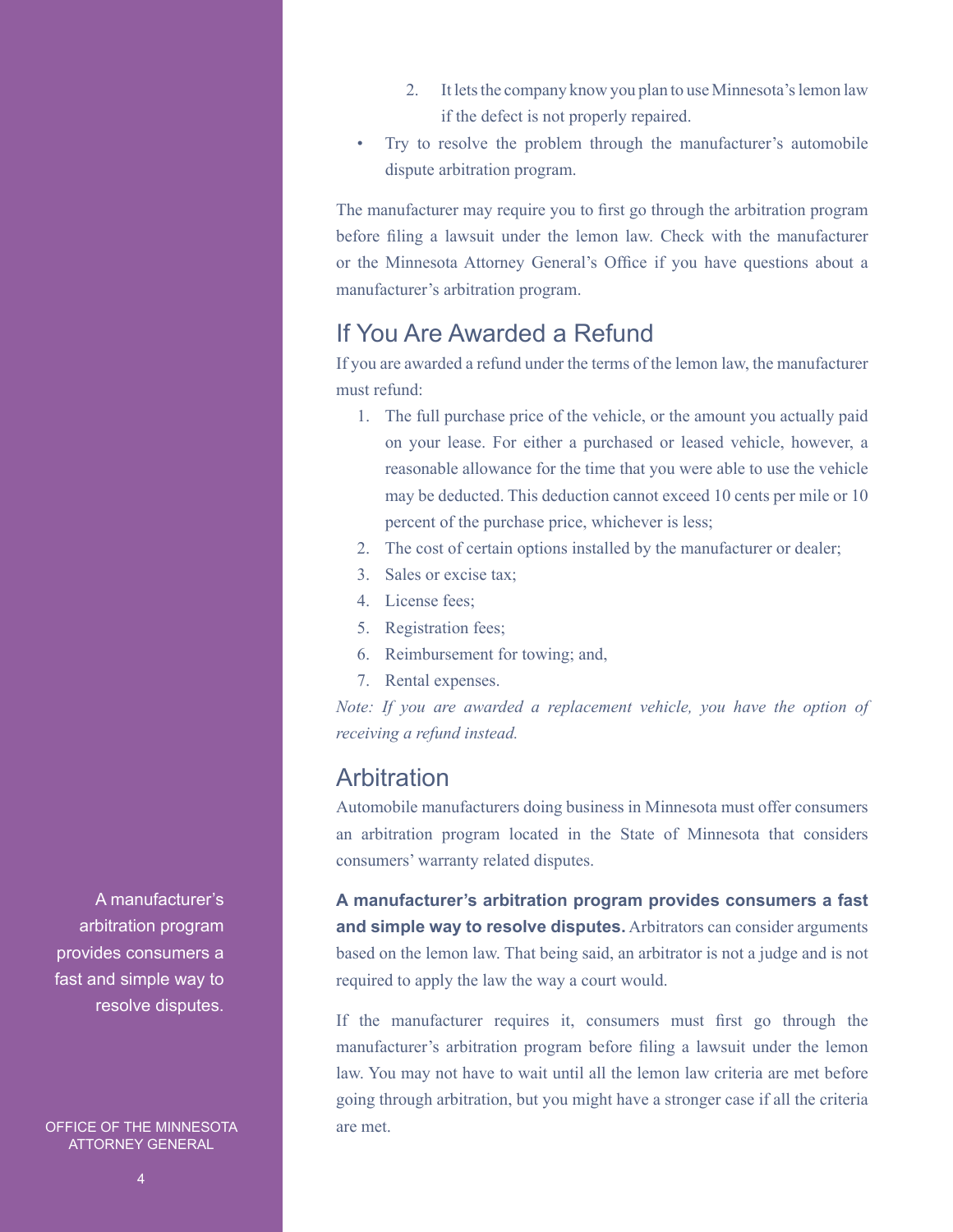In fact, you may not even want to discuss the lemon law in arbitration if your car does not meet the lemon law criteria.

#### Consumer Rights During the Arbitration Process:

- **•• Lemon Law Information.** You and the arbitrator(s) must receive a copy of this brochure from the manufacturer's arbitration program.
- **• Lemon Law Arguments.** You may make any arguments to the arbitrator(s) you think necessary to support your complaint, including those based on the lemon law. The arbitrator(s) cannot be discouraged or prohibited from considering your arguments.
- **• Documents.** You are entitled to copies of all documents submitted to the arbitration program and have the opportunity to comment on any documents produced. You can request postponement of an arbitration meeting if documents are presented to you at the meeting that have not been previously provided to you.
- **•• Oral Presentation.** You must be given reasonable written notice of the arbitration and an opportunity to make an oral presentation to the arbitrator(s), unless you agree to a telephone conference or to submit the case on the basis of documents alone. If the case is based on documents alone, the manufacturer or dealer representative cannot participate in discussion or resolution of the dispute. You may get better results if you make a personal oral presentation to the arbitrator(s).
- **Independent Appraisal.** You must be given an adequate opportunity to get an independent appraisal, at your own cost, of any manufacturer claim that your vehicle does not have a problem or that your vehicle is operating within normal specifications.
- **• Repair Attempts.** You must be given a chance to inform the arbitrator(s) about the results of any recent repair attempts by the manufacturer.
- **Service Bulletins.** You must be provided, at reasonable cost, any technical service bulletin that the manufacturer knows directly applies to the specific mechanical problem being disputed.
- **Attorney.** You have the right to be represented by an attorney in the arbitration process. Most arbitration participants, however, appear before the arbitrator(s) without an attorney. Attorney fees for representation in arbitration are not recoverable under the lemon law.

The consumer has many rights during the arbitration process.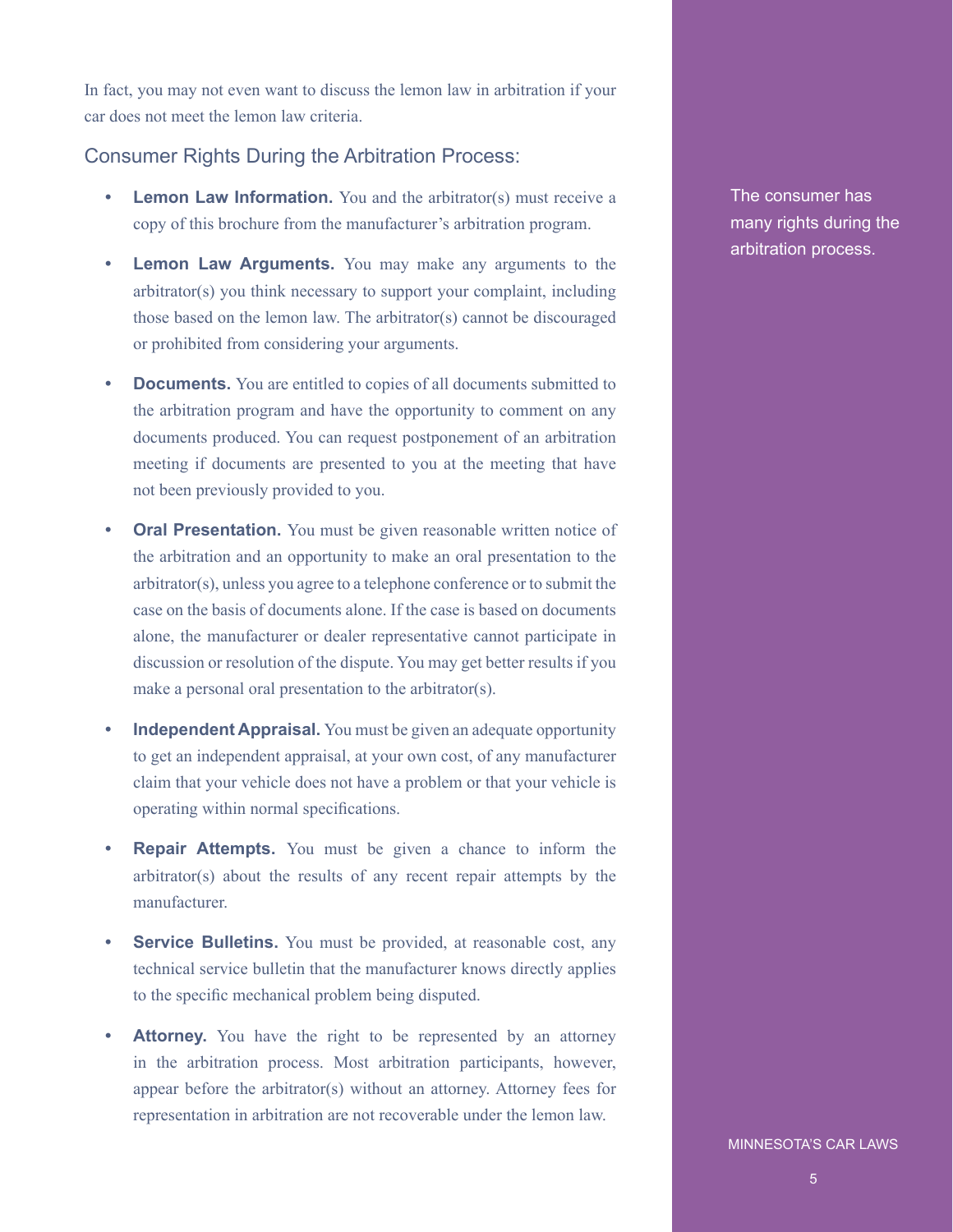If you wish to file an appeal of the arbitrator's ruling in court, you must file in court within six months of the decision.

There are several things you should do to prepare for arbitration or court.

OFFICE OF THE MINNESOTA ATTORNEY GENERAL

**• Arbitration Decision.** You are not bound by the decision of the arbitrator(s), unless you agree to be bound. That being said, many manufacturers have agreed to be bound by the arbitration decision. If you are unhappy with an arbitration decision, you may wish to consult an attorney to discuss filing a lawsuit under the lemon law. The arbitration decision is admissible as nonbinding evidence in any subsequent legal action.

**If you wish to appeal the arbitrator's ruling in court, you must file in court within six months of the decision.** 

- **Refund Amount.** If the arbitrator(s) decides you should receive a refund or replacement vehicle under the terms of the lemon law, then you are entitled to the same refunds and reimbursements you would have received had you won in court.
- **Bad Faith Appeal.** If a court determines that you or the manufacturer acted in bad faith when you appealed an arbitration decision, the party that wins in court may be entitled to receive three times the actual damages, plus attorney fees and court costs.

## Using the Lemon Law in Arbitration or Court **To prepare for a dispute you should:**

- 1. Keep copies of all purchase orders, sales receipts, lease agreements, warranties, repair invoices, letters, and other documents concerning your vehicle and any of its problems or potential defects.
- 2. If your vehicle is in the shop for repairs for more than one day at a time, make sure that the repair invoice shows the date it was brought in and the date you were notified that it was ready to be returned.
- 3. If you think you are eligible for a refund or replacement vehicle, remember the law requires written notice be given to the manufacturer or authorized dealer. You should send a letter by certified mail with a return receipt requested. If you send the letter to the dealer, send a copy to the manufacturer and keep a copy for your records. You should include the following information in your letter:
	- Your name, address, and telephone number.
	- The date you purchased or began leasing the automobile.
	- A list of defects and systems affected.
	- The number of times the vehicle has been subject to repairs for the same problem, and the dates of the repairs.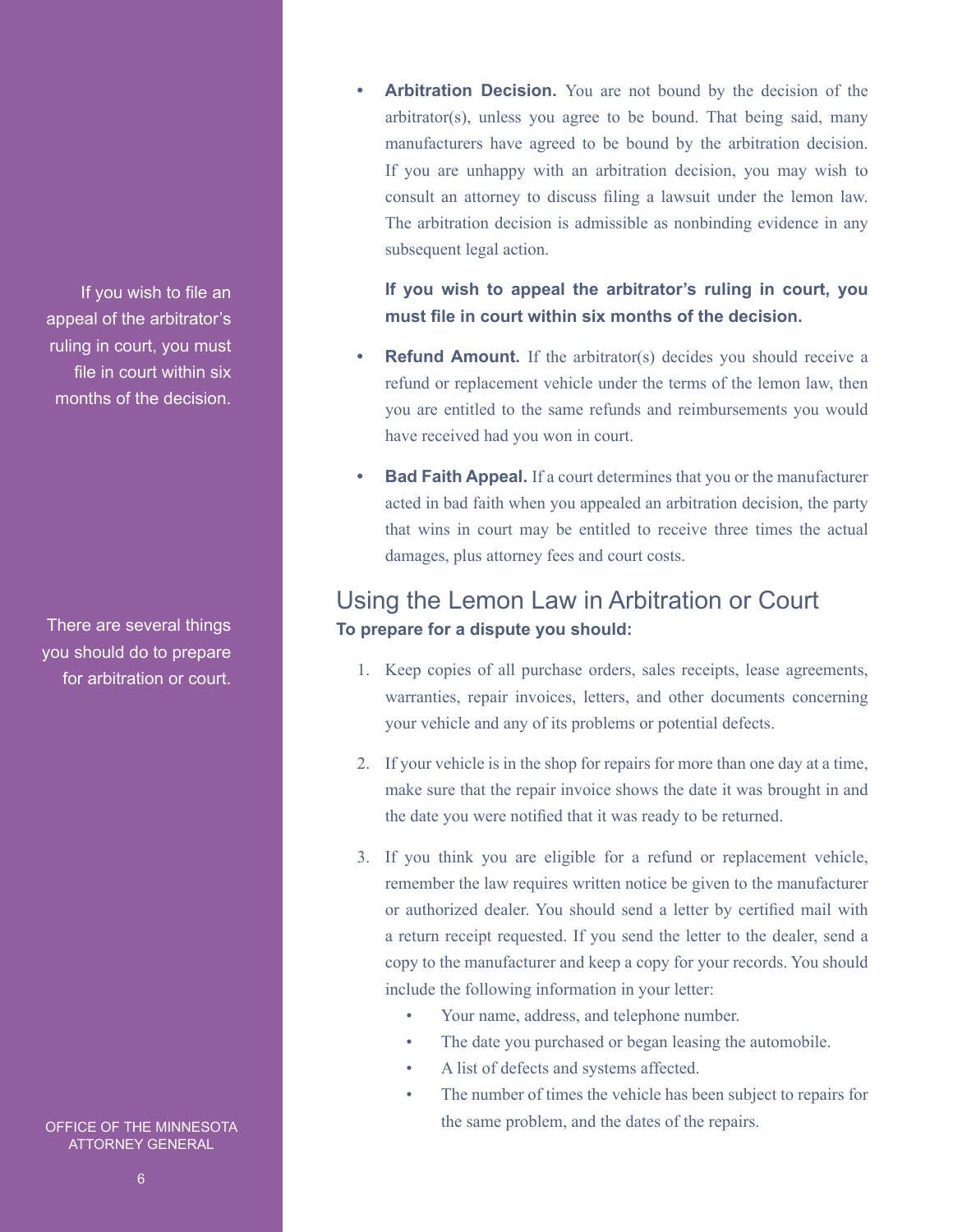- A statement that the defect still exists as of the date of the letter.
- A reference to the lemon law (Minnesota Statutes section 325F.665) and a statement that you will pursue a replacement or refund claim under this law if the vehicle is not made to conform to the warranty.
- A request for information about the company's arbitration program.

**Remember,** the refund and replacement provisions of the lemon law are intended to provide a replacement or a refund only in the cases of the most serious defects—faults that substantially impair the use or market value of the vehicle, or faults that involve life-threatening failures of the braking and steering systems.

#### If You Sue

If you feel you must bring a lawsuit under the lemon law for a refund or replacement vehicle, you should consult an attorney (you may be eligible to recover attorney fees if you win). The law allows you to file suit any time within three years of the date of the original delivery of the vehicle, if you first reported the defect within the warranty period, or two years, whichever comes first. If you go through a manufacturer's arbitration program, you have six months to appeal in court. The company has only 30 days to appeal in court.

# Arbitration Program Telephone Numbers

These numbers are accurate as of April 2017. If the listed program no longer works with your manufacturer, check your owner's manual, or call your dealer or manufacturer for updated information.

**Better Business Bureau's Auto Line Arbitration Program** (see list of manufacturers below) (800) 955-5100

**FCA US (Chrysler, Dodge, Fiat, Jeep, Ram)** (866) 662-4639

> **Toyota (Lexus)** (800) 777-8119

**Mitsubishi** (866) 662-8119

**Porsche** (800) 279-5343

**Suzuki** (866) 662-4639

**Tesla** (866) 629-3204 For more information about Minnesota's lemon law, visit our website at *www.ag.state.mn.us.*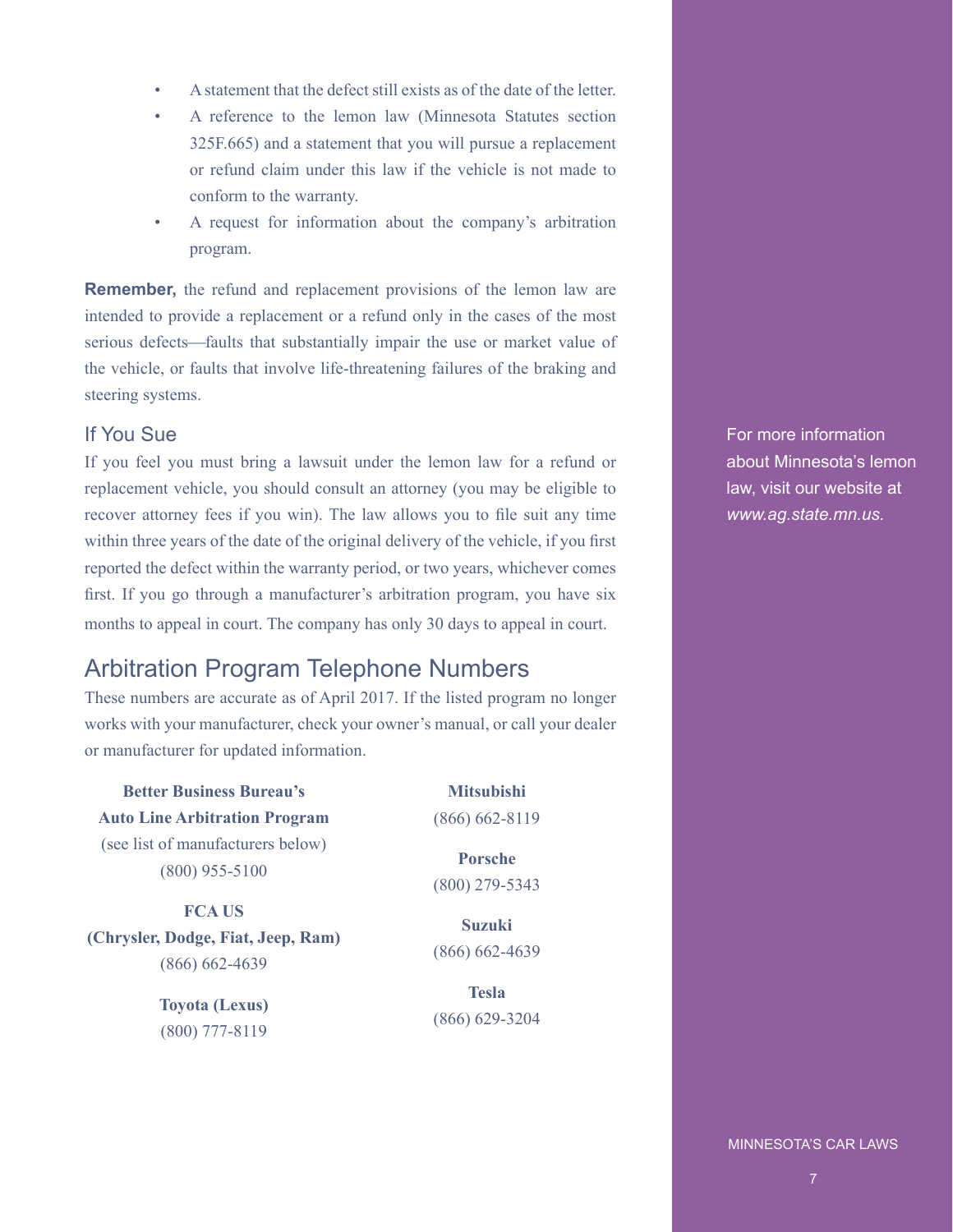Remember: there is no three-day right to cancel a car contract. **The following manufacturers and distributors currently participate in arbitration programs administered by the Better Business Bureau:** Acura, Audi, Bentley (Rolls-Royce), BMW, Ducati, Ford Motors (Ford, Lincoln, Mercury), General Motors (Buick, Cadillac, Chevrolet, GMC Truck, Pontiac, Saturn), Honda, Hyundai, Infiniti, Jaguar, Kia, Lamborghini, Land Rover, Lotus, Maserati, Mazda, Mercedes-Benz, Mini Cooper, Mobility Ventures (AM General), Nissan, Oldsmobile, Subaru, Volkswagen, and Volvo.

#### There Is No Three-Day Right to Cancel...

If we could impart just one piece of information, it would be to remind you that there is no three-day right to cancel a car contract. Once you sign on the dotted line, the car is yours. The Minnesota Attorney General's Office hears from many consumers every Monday morning who assume they can still return the car they bought Friday night. They can't, and have to learn this lesson the hard way. So, don't be one of our remorseful Monday morning callers **remember: when you buy a car, it's yours!**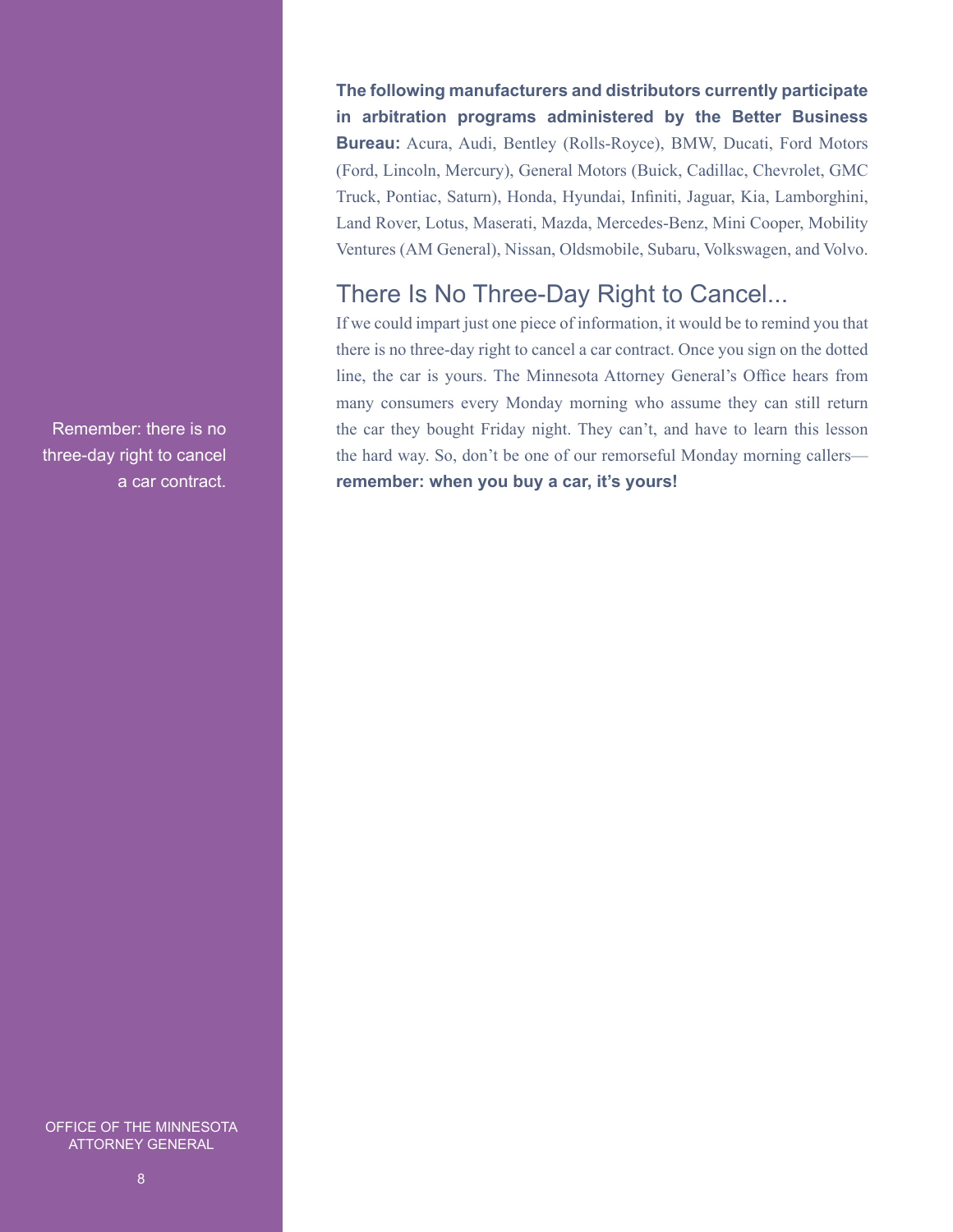# Used Car Warranty Law

**Minnesota has one of the strongest used car warranty laws in the country.** Under the Minnesota used car warranty law, Minn. Stat. § 325F.662, used car dealers must provide basic warranty coverage for most used cars and small trucks sold to Minnesota buyers. The used car warranty law does not apply if you buy a used car from a relative or friend, from a private party, or "as is."

## "As Is" or Warranty

Whether your car will come with a warranty generally depends on whether you buy a car covered under the used car warranty law. A car sold without a warranty is sold "as is." That means the seller has no obligation to fix any problem that may arise. **Check the Buyers Guide window sticker to determine if you will receive a warranty.** That sticker will tell you if you have a warranty, or if you are buying "as is."

## The Basic Used Car Warranties

The used car warranty law covers used cars purchased primarily for personal, family, or household purposes. The terms and length of the warranty will depend upon the mileage on the car at the time you buy it. **For cars with fewer than 36,000 miles, the warranty applies for 60 days or 2,500 miles, whichever comes first.** The parts covered under the warranty for cars in this mileage range are:

- **• Engine:** all lubricated parts, intake manifolds, engine block, cylinder head, rotary engine housings, and ring gear.
- **• Transmission:** automatic transmission case, internal parts, and torque converter; or, manual transmission case and internal parts.
- **• Drive axle:** axle housings and internal parts, axle shafts, drive shafts, output shafts, and universal joints. (Secondary drive axles are covered on automobiles and passenger vans, but are not covered on other vehicles mounted on a truck chassis, such as utility and off-road vehicles.)
- **Brakes:** master cylinder, vacuum assist booster, wheel cylinders, hydraulic lines and fittings, and disc brake calipers.
- **• Steering:** steering gear housing and all internal parts, power steering pump, valve body, piston, and rack.
- **• Water pump.**
- **• Externally mounted mechanical fuel pump.**
- **• Radiator.**
- **• Alternator, generator, and starter.**

Minnesota has one of the strongest used car warranty laws in the country.

Many parts are covered by the used car warranty laws.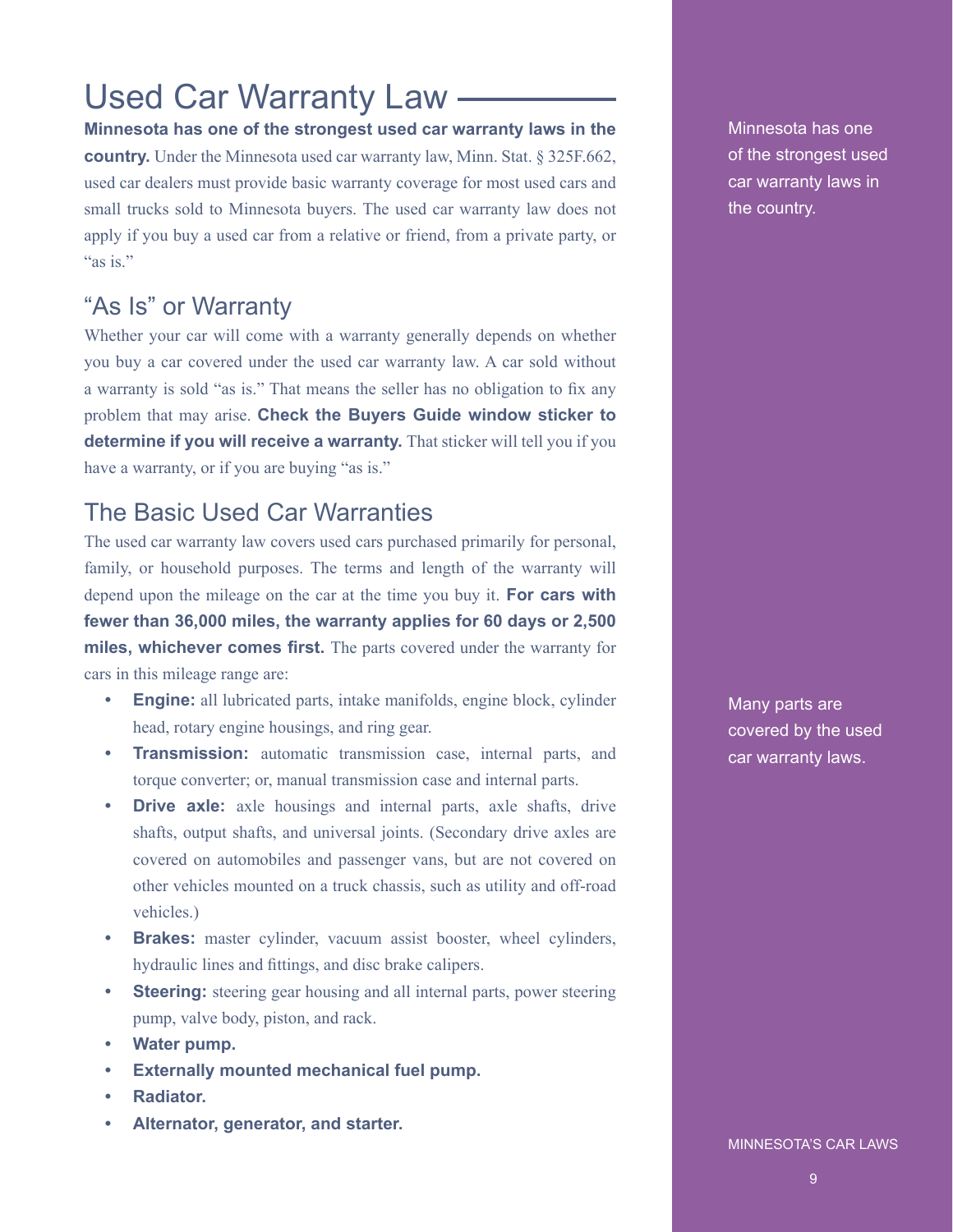The used car warranty law applies only if you buy your car from a used car dealer.

If you buy a qualifying car from an unlicensed dealer, then your car is covered by the used car warranty law.

#### OFFICE OF THE MINNESOTA ATTORNEY GENERAL

**For cars with between 36,000 and 75,000 miles, the warranty applies for 30 days or 1,000 miles, whichever comes first.** For cars in this mileage range, the warranty covers the parts listed above, except for the following parts, which are **not** covered:

- **• Rack.**
- **• Radiator.**
- **• Alternator, generator, starter.**

**Parts are not covered under the used car warranty law if they are not specifically listed above.**

#### Who Provides a Used Car Warranty?

**The used car warranty law applies only if you buy your car from a used car dealer.** The law does not apply if you buy a used car from a relative, friend, or neighbor. Nor does the law apply if you buy your car from:

- Your employer;
- A bank or financial institution;
- A company that previously leased the car to you or a family member;
- The state, or any county or city in Minnesota; or
- An auctioneer who sells the car in connection with the sale of other property or land.

# "Unlicensed" Dealers

One problem the used car warranty law addresses is the problem of "unlicensed dealers." State law says that any person who is in the business of selling used cars and who sells more than five used cars in a year is a "dealer," and must obtain a dealer's license. An unlicensed dealer is a person who sells more than five used cars in a year but fails to get a dealer's license. Typically, an unlicensed dealer sells cars one at a time from the unlicensed dealer's home or business. **If you buy a qualifying car from an unlicensed dealer, then your car is covered by the used car warranty law.** In such a case, you are legally entitled to warranty coverage even if the unlicensed dealer fails to give you any written warranty documents.

#### **Exclusions**

Remember that the used car you buy might not be covered by the used car warranty law. The following cars are excluded from the law, and although a dealer may still choose to offer a warranty, these cars are usually sold "as is:"

- Cars with 75,000 miles or more;
- Cars sold for less than \$3,000;
- • Custom-built cars, or cars modified for show or racing;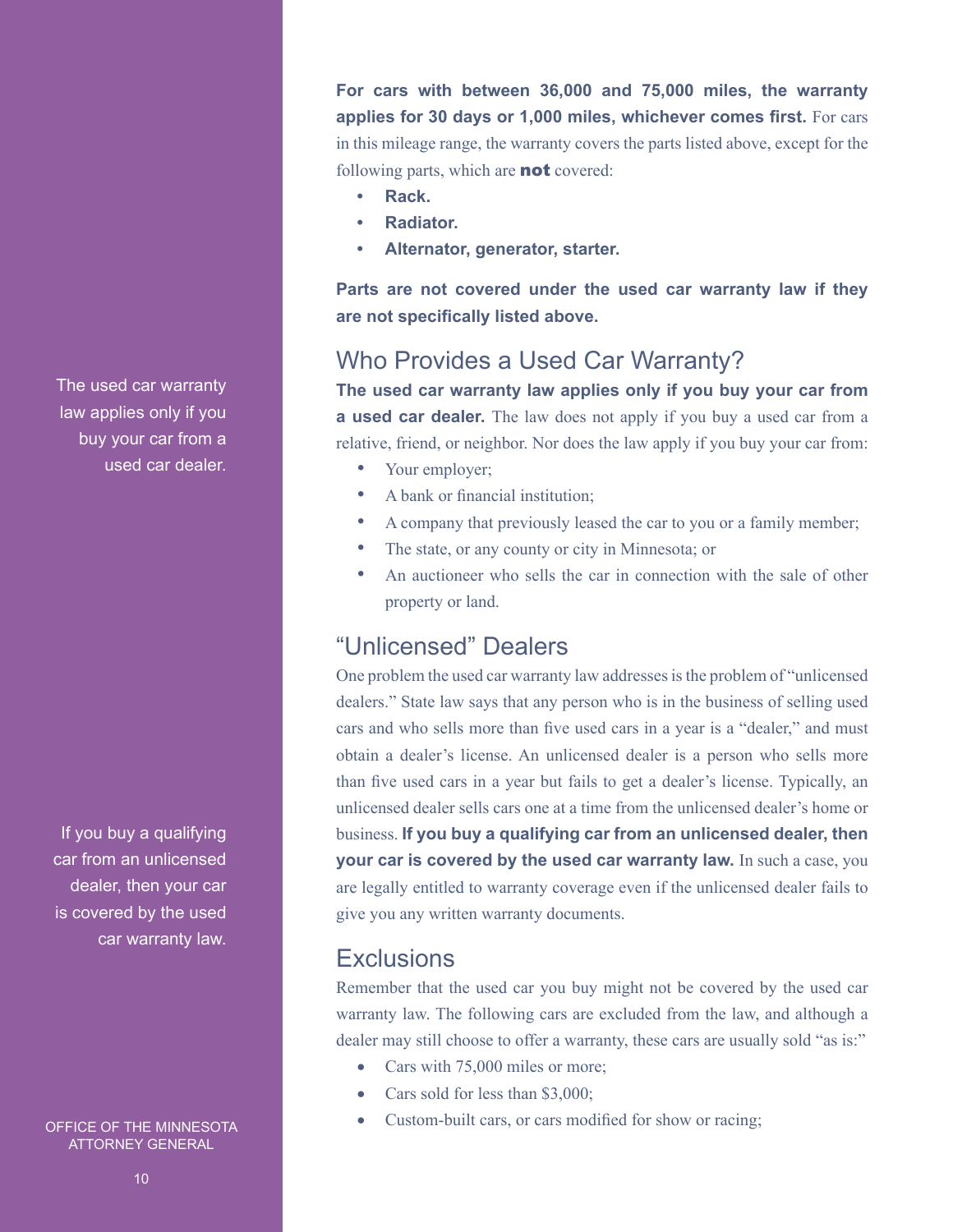- Cars that are eight years of age or older;
- Cars purchased primarily for business or agricultural use;
- Vehicles with a gross vehicle weight of more than 9,000 pounds;
- Vehicles manufactured in limited quantities;
- Vehicles not manufactured in accordance with federal emission standards;
- Diesel engine vehicles; and
- Salvaged vehicles.

## The "Buyers Guide"

**A federal rule requires that dealers post a notice called a "Buyers Guide" in the side window of all used cars offered for sale.** If a car is covered by the state's used car warranty law or another warranty, then the dealer must check the "dealer warranty" box on the Buyers Guide. The dealer must also describe the terms and length of the warranty on the Buyers Guide. If a car is not covered by the warranty law and no warranty is offered, then the "as is—no dealer warranty" box must be checked.

Even if the car you buy is covered under the used car warranty law, you may waive warranty coverage for a particular part. In order for warranty coverage to be waived, the dealer must disclose on the Buyers Guide that the part is not working properly, and you must sign and circle this statement.

#### The Dealer's Duty Under the Warranty

**If a malfunction, defect, or failure in a covered part occurs during the warranty period, then the dealer must repair or replace the part at no charge to the car buyer.** However, to protect your rights under the warranty, you must promptly notify the dealer of the problem within the warranty period, and you must arrange to have the vehicle taken to the dealer for inspection and repair.

If the dealer does not have a repair facility, the dealer will tell you where to take the vehicle for inspection and repair under the warranty. If it is impossible or unreasonable to return the vehicle to the dealer, you may have the repairs done somewhere else with the dealer's consent. If a part is repaired or replaced under the car's warranty, the warranty for that part is extended from the date of repair for an additional warranty period.

For example, if your car's transmission is repaired under its used car warranty, then the transmission remains under warranty for an additional 30 days or 1,000 miles (or 60 days or 2,500 miles) from the date of the repair.

Review the "Buyers Guide" sticker in the window for information about the car.

If a malfunction, defect, or failure in a covered part occurs during the warranty period, then the dealer must repair or replace the part at no charge to the car buyer.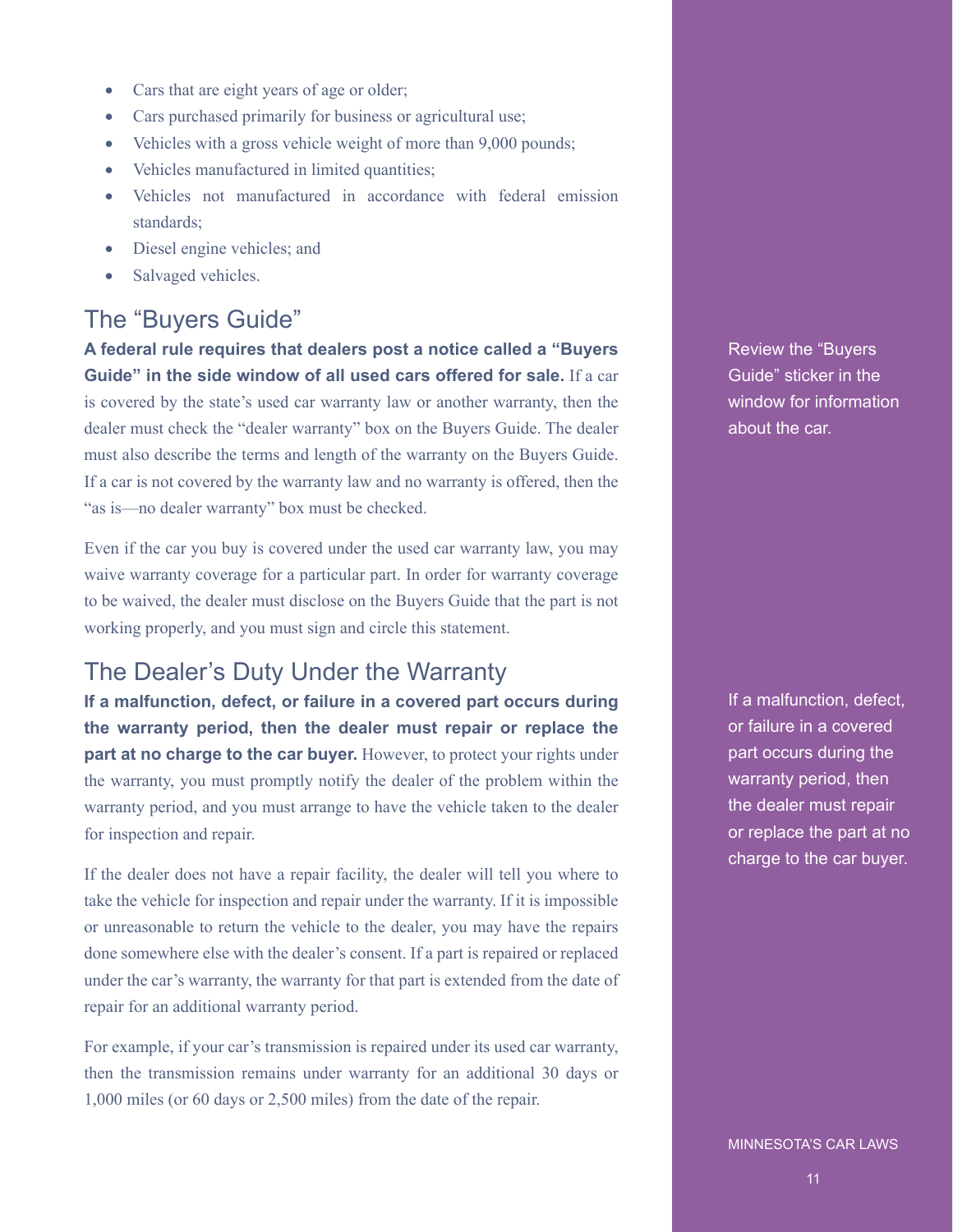The dealer is not responsible for any malfunctions, defects, or failures that occur after the warranty period expires, nor is the dealer responsible for repair of parts not covered by the warranty.

#### **Refunds**

**A dealer may decide to refund the purchase price of your car, rather than repair or replace a warranty part.** If the dealer gives you a refund, you must return the vehicle to the dealer. The refund must include all the charges , fees, and taxes you paid, including towing expenses, minus a reasonable deduction for your use of the vehicle.

Remember that the dealer has the choice of correcting the warranty problem or giving you a refund; the law does not give the car buyer the right to demand a refund of the purchase price.

# Ordinary Maintenance

A warranty given under the used car warranty law does not cover ordinary maintenance of your car. Thus, repair or replacement of maintenance items (such as spark plugs, ignition points, filters, fluids, lubricants and oil, and brake pads) is your responsibility. The warranty does not cover normal wear and tear.

## Limits on the Warranty

The warranty does not cover any repair problems caused by collisions, abuse, negligence, or lack of adequate maintenance after you buy the car. The dealer is not required to repair any parts still covered by the original factory warranty, or parts that the manufacturer agrees to repair at no charge.

# Bringing a Lawsuit

If a used car dealer fails to comply with the warranty law, you may bring a lawsuit against the dealer. Any lawsuit under the used car warranty law must be brought within one year after the warranty expires.

Often, you will be able to bring your case in conciliation court, where the procedures are relatively informal and you will not be required to hire an attorney.

Much of the expense of owning a car comes after you buy it. After three or four years of driving, the muffler may roar, the brakes may grind, the windshield wiper fluid may leak, or the radio may go out. Slowly but surely, your vehicle will begin to show signs of age. As Murphy's Law says, "anything that can go wrong, will go wrong" just after the warranty has run out!

There are some limitations on the used car warranty.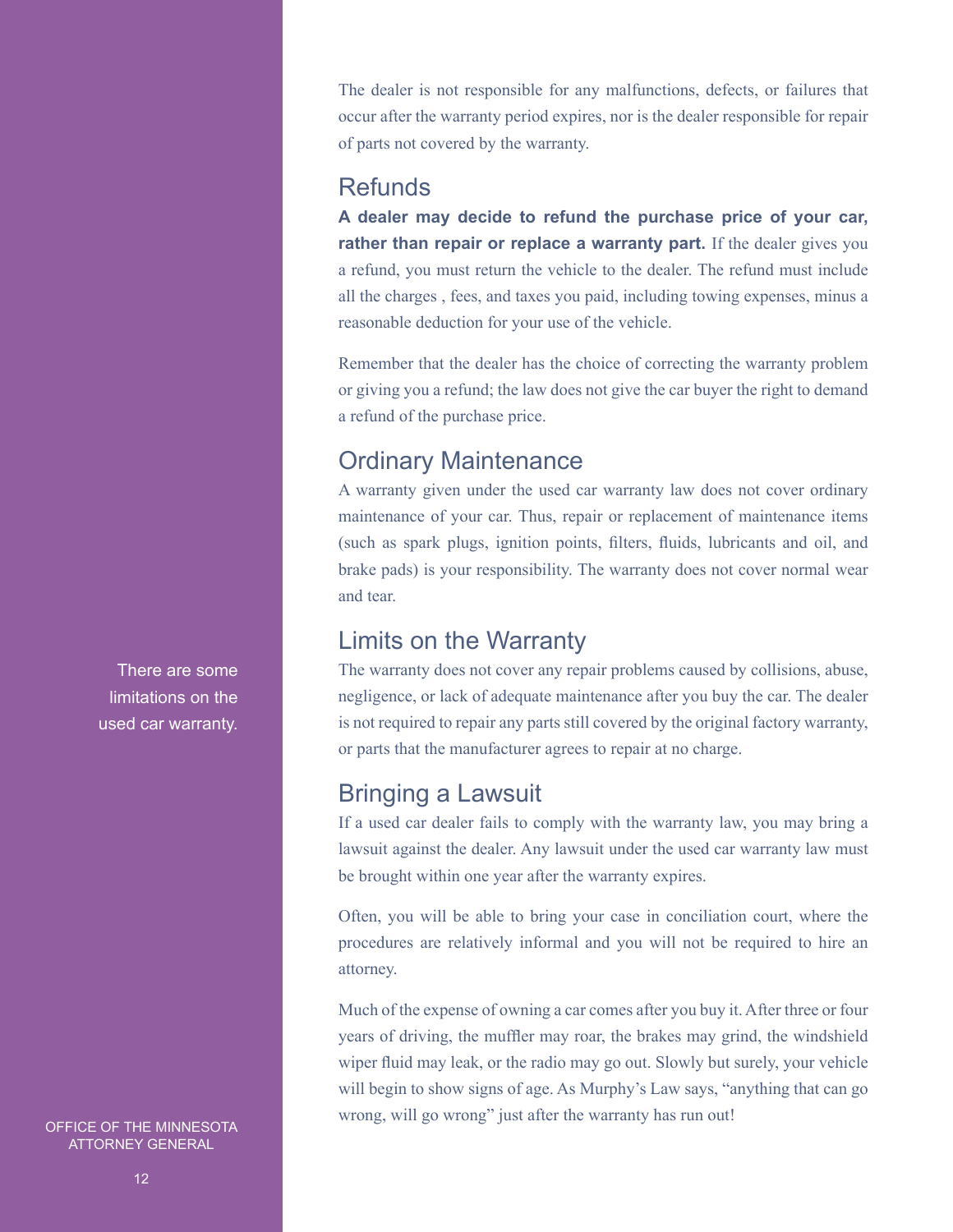#### Know the Difference Between Service Contracts and the Used Car Warranty Law

If you are offered an "extended warranty" at an additional cost, this is probably a service contract, not a warranty. Service contracts provide limited coverage for the car, so you should read the service contract carefully before deciding whether you want to buy this coverage. Furthermore, the service contract may require you to prove that you completed regular maintenance (oil changes, etc.) on the vehicle or obtain pre-approval before a repair is made. You should also be aware that a service contract is frequently a profit item for the dealer; like any other add-on, the cost may be negotiated.

For additional information about motor vehicle service contracts, see *Motor Vehicle Service Contract Offers* published by the Minnesota Attorney General's Office.

For more

information about service contracts, see *Motor Vehicle Service Contract Offers* published by the Minnesota Attorney General's Office.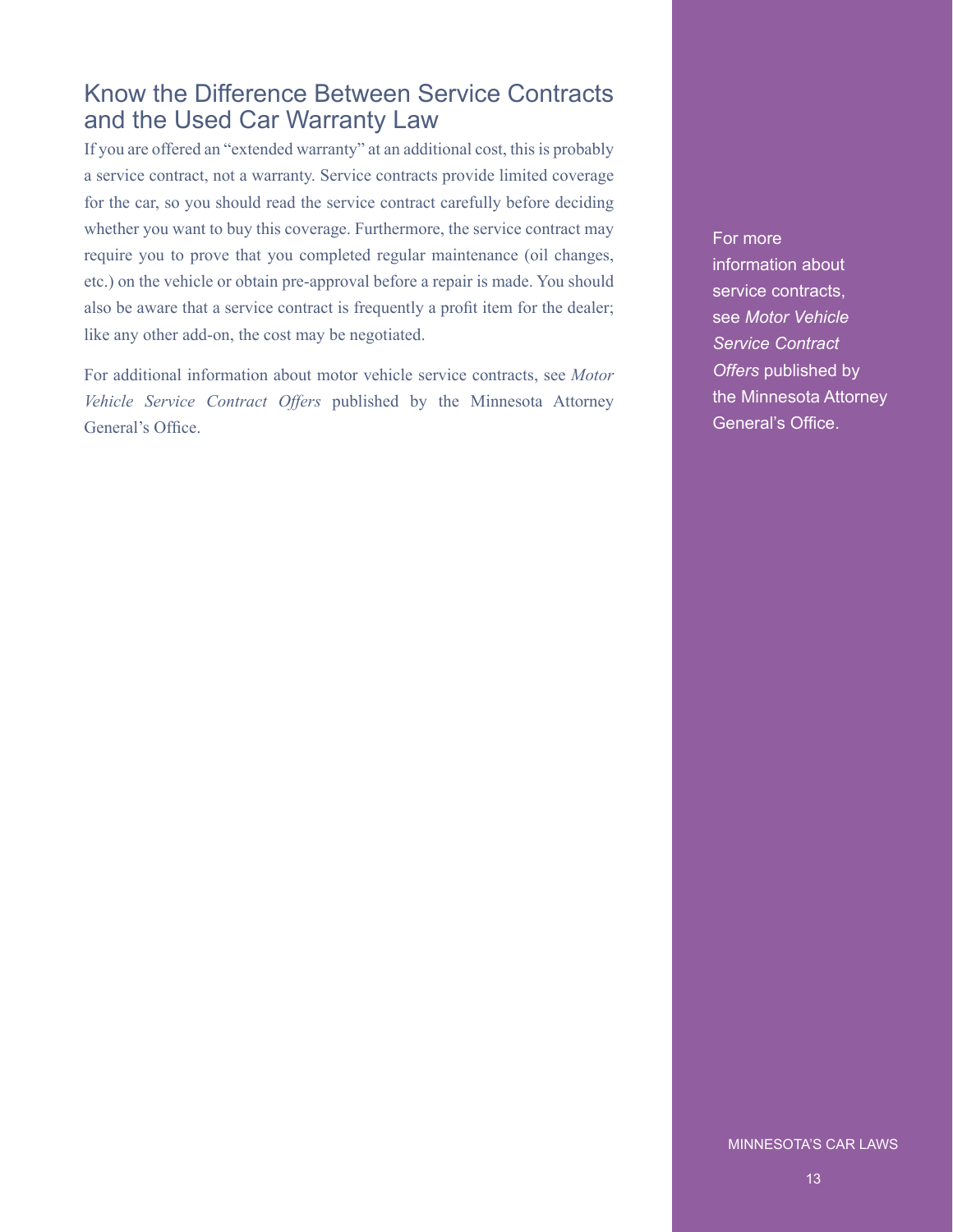Know your rights before you take your car in for repairs.

# Truth in Repairs Act

## Your Rights When Your Car Is Repaired

**Minnesota's Truth in Repairs Act (Minn. Stat. §§ 325F.56–325F.66) spells out the rights and obligations of repair shops and their customers for repairs that cost more than \$100 and less than \$7,500.**

Know your rights before you take your car in for repairs:

- You have the right to receive a written estimate for repair work before the work commences, if you request one. A shop may impose an additional charge for making the estimate, including a charge for disassembly, diagnosis, and reassembly needed to make the estimate, if the customer is told about the charge before the estimate is issued.
- Once you receive this estimate, the shop generally may not charge more than 10 percent above the estimated cost.
- The shop is required to provide you with an invoice if the repairs cost more than \$50, and/or the work is done under a manufacturer's warranty, service contract, or an insurance policy.
- The shop cannot perform any unnecessary or unauthorized repairs. If, after repairs are begun, a shop determines that additional work needs to be done, the shop may exceed the price of the written estimate, but only after it has informed you and provided you with a revised estimate. If you authorize the additional work, the shop may not charge more than 10 percent above the revised estimate.
- Before the shop actually begins repairs, you have the right to ask for and receive replaced parts, unless those parts are under warranty or other restrictions. In that case, they must be returned by the shop to the manufacturer, distributor, or other person. You may pay an additional charge for retrieving parts because the shop usually can sell them. However, if you are not allowed to keep the old parts you will have an opportunity to examine them for up to five days after the repair.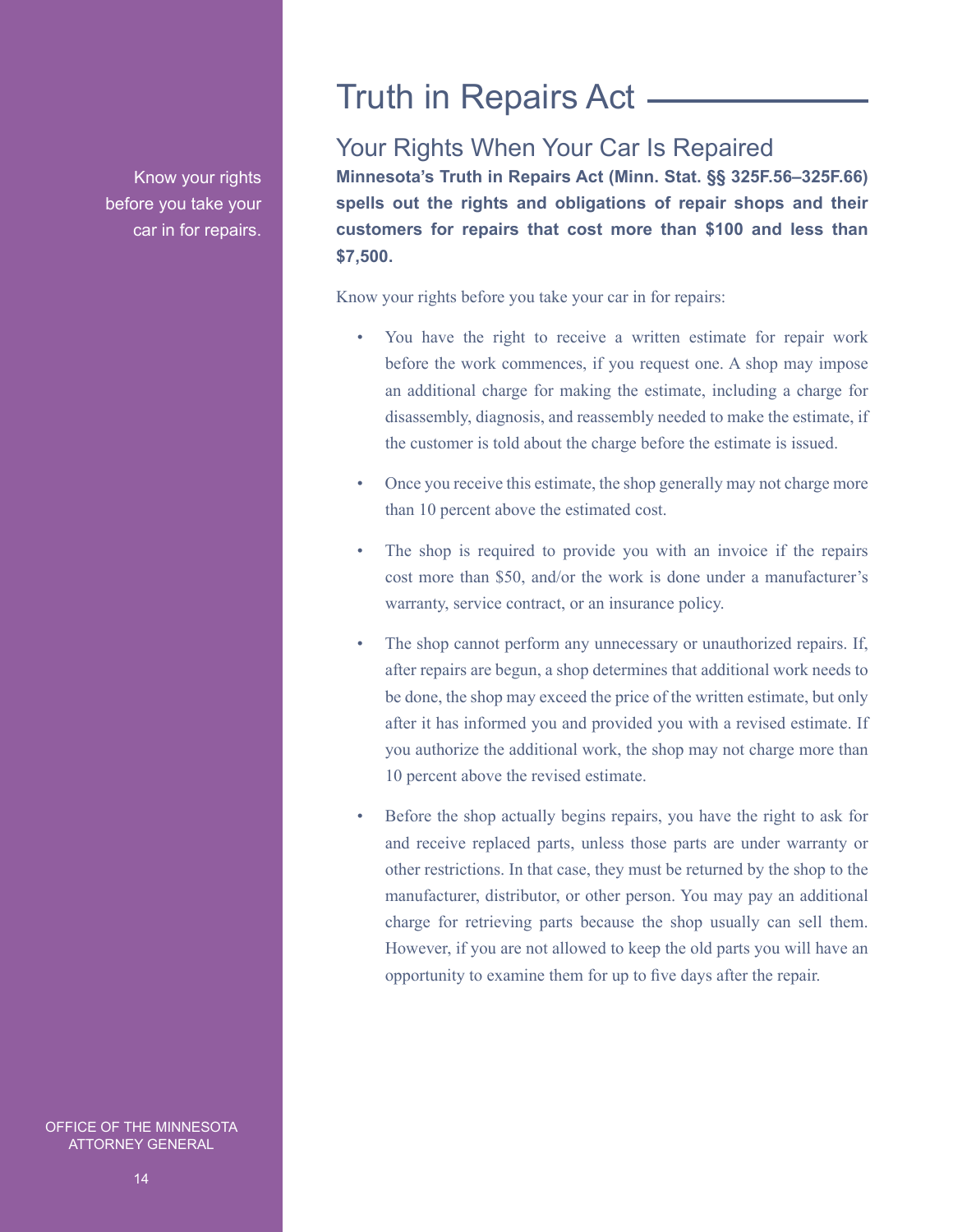## Resolving Repair Disputes

Billing, the quality of repairs, and warranties can all lead to disputes. **Don't let it be "my word against yours." Keep all written estimates and bills.** Car repair shops should give you more than a bill with the repair cost when repairs are complete. They should give you a complete breakdown of what they did, including the cost of each part, labor charges, and the vehicle's odometer reading when the vehicle entered the shop and when the repair was completed. Save this invoice in case you have any problems. Write down your experiences along with dates and names of the people with whom you dealt.

If you have a dispute over a repair or charge, try to settle the problem with the shop manager or owner first. Some businesses have special programs for handling disputes. If this doesn't work, you may want to seek help from the Attorney General's Office. There also may be a low-cost alternative dispute resolution program available in your community. In addition, you may want to consider filing a claim in small claims court (also called conciliation court), where you don't need a lawyer to represent you.

For additional information about small claims or conciliation court, see *Conciliation Court: A User's Guide to Small Claims Court* published by the Minnesota Attorney General's Office.

#### Salvaged Cars

Oftentimes buyers are not aware that they are buying a rebuilt or salvaged car. Minnesota law requires car dealers to tell buyers if the car they're interested in buying has been branded as salvaged or rebuilt. The law requires that the title documents for salvaged cars receive a "brand," or a permanent written disclosure about an auto's prior salvage history. Don't be fooled by a freshly painted car.

For additional information on buying, leasing, and owning a car, see *The Car Handbook* published by the Minnesota Attorney General's Office.

Don't let it be "my word against theirs." Keep all written estimates and bills.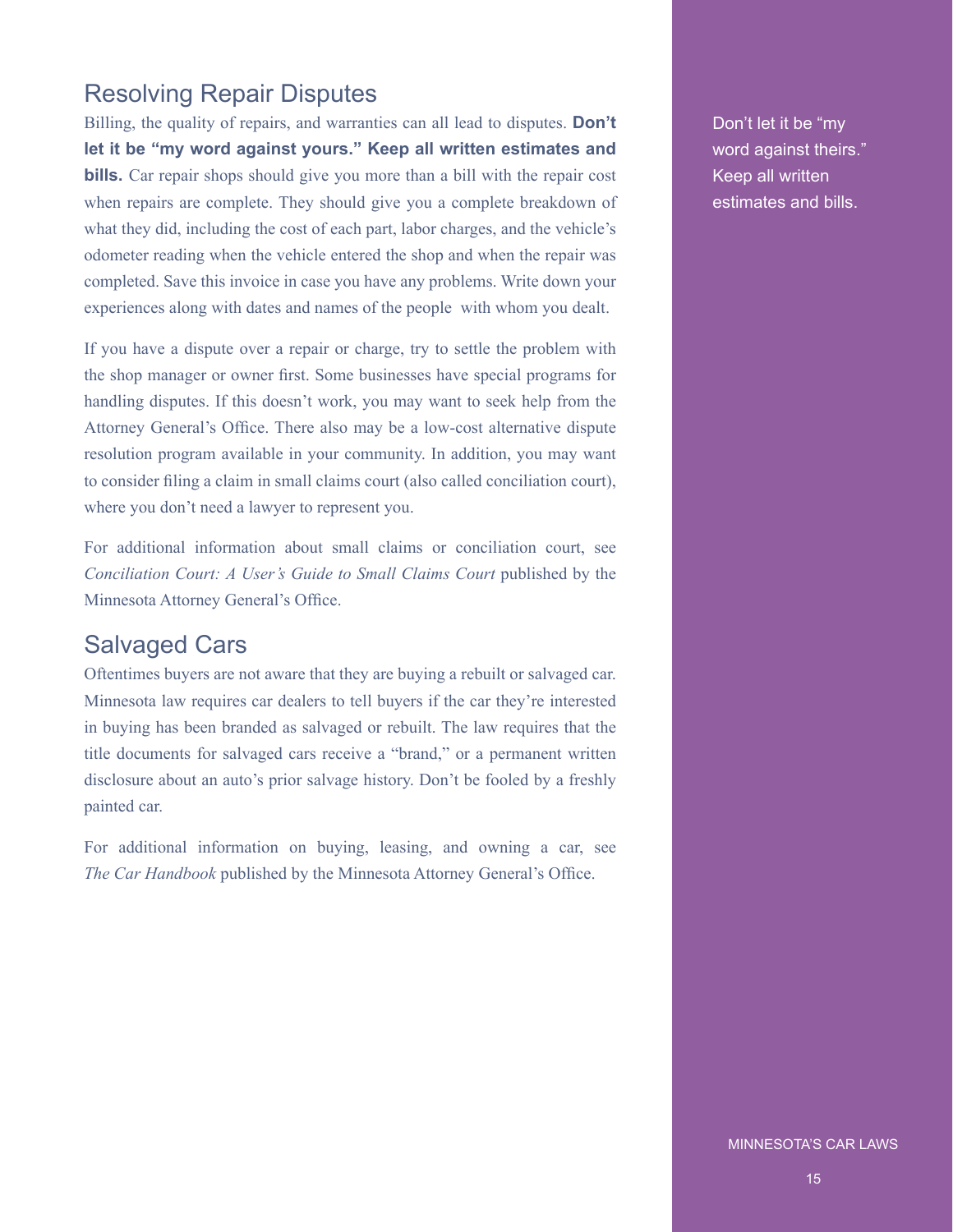# Resources

#### **National Highway Traffic Safety Administration**

1200 New Jersey Avenue, SE, West Building, Washington, DC 20590 *www.nhtsa.gov*

#### **Minnesota Department of Public Safety**

Driver and Vehicle Services Division 445 Minnesota Street, Suite 190 Saint Paul MN 55101 Vehicle Services: (651) 297-2126 TTY: (651) 282-6555 *www.dps.mn.gov*

#### **Minnesota Department of Commerce**

85 7th Place East, Suite 280 St. Paul, MN 55101 (651) 539-1500 or (800) 657-3602 *www.mn.gov/commerce*

#### **Better Business Bureau of Minnesota**

220 South River Ridge Circle Burnsville, MN 55337 (651) 699-1111 or (800) 646-6222 *www.bbb.org/minnesota*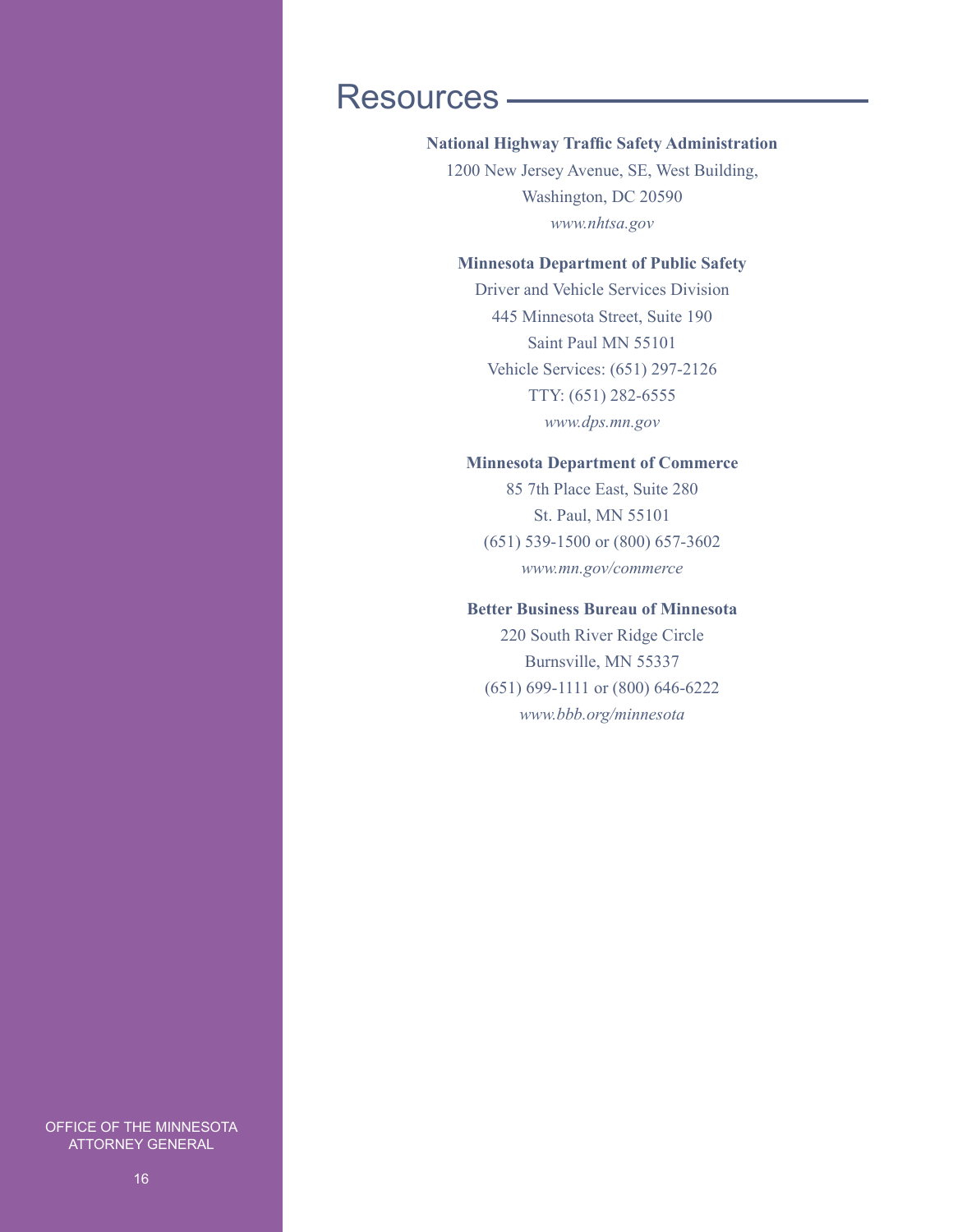

#### **OFFICE OF MINNESOTA ATTORNEY GENERAL LORI SWANSON**

445 Minnesota Street, Suite 1400, St. Paul, MN 55101 (651) 296-3353 (Twin Cities Calling Area) (800) 657-3787 (Outside the Twin Cities) TTY: (651) 297-7206 or (800) 366-4812 *www.ag.state.mn.us*